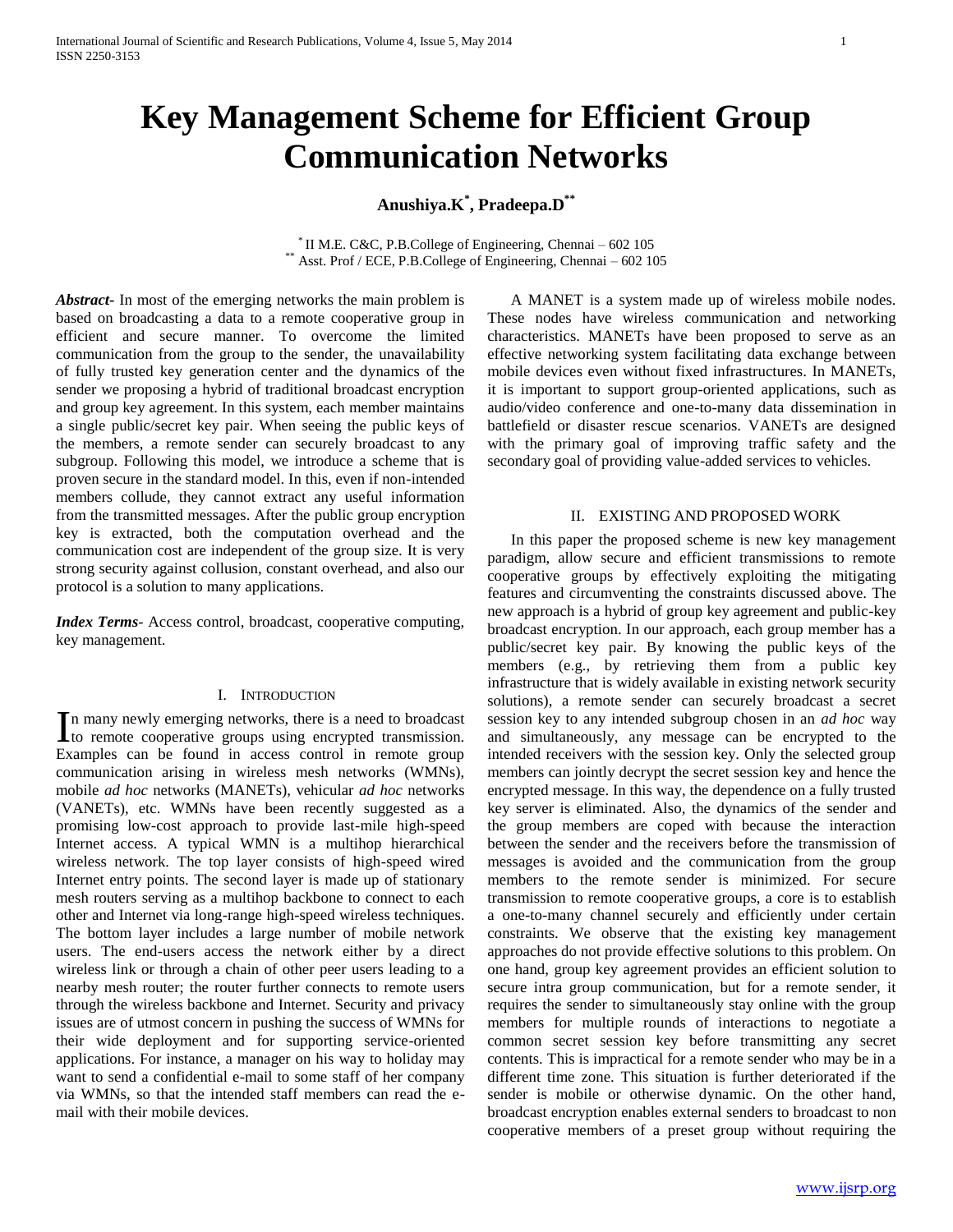International Journal of Scientific and Research Publications, Volume 4, Issue 5, May 2014 2 ISSN 2250-3153

sender to interact with the receivers before transmitting secret contents, but it relies on a centralized key server to generate and distribute secret keys for each group member.

## III. PROBLEM STATEMENT

 We consider a group composed of N users, indicated by  ${U_1,...,U_N}$ . A sender would like to transmit secret messages to a receiver subset S of the N users, where the size of S is  $n \le N$ . The problem is how to enable the sender to efficiently and securely finish the transmission with the following constraints.

- It is hard to deploy a key generation authority fully trusted by all users and potential senders in open network settings.
- The communication from the receivers to the sender is limited, e.g., in the battlefield communication setting.
- N might be very large and up to millions, for instance, in vehicular ad hoc networks.
- Both the sender and the receiver sets are dynamic due to *ad hoc* communication.

 According to the application scenarios, there are also some mitigating features that may be exploited for solving the problem.

- n is usually a small or medium value, e.g., less than 256.
- The receivers are cooperative and communicated via efficient local (broadcast) channels.
- A partially trusted authority, e.g., a public key infrastructure, is available to authenticate the receivers (and the senders).

## IV. SYSTEM ARCHITECTURE

 The system architecture is illustrated in figure. The potential receivers are connected together with efficient local connections. Via communication infrastructures, they can also connect to LAN networks. Each receiver has a public/secret key pair. The public key is certified by a certificate authority, but the secret key is kept only by the receiver. A remote sender can retrieve the receiver's public key from the certificate authority and validate the authenticity of the public key by checking its certificate, which implies that no direct communication from the receivers to the sender is necessary. Then, the sender can send secret messages to any chosen subset of the receivers. The System contains a sender and a number of receivers to receive the message. The sender has the authority control to enable the set of receivers those who are capable to receive the message. When the sender needs to send a message to a group of receivers he checks the public key of all receivers with the certificate authority.



**Fig. 1. System Architecture**

 The certificate authority provides the exact public key of all set of receivers to the sender. The sender proceeds with further action only after the verification of the public key of the receivers. The purpose of our proposed system is to pass message with security to multiple receivers .This implements secured system using a secrete key for individual receivers such that the receiver can decrypt the message only with the secret key. By chance if an unauthorized person receives the message it remains in the encrypted format.

## Main MODULE

The following list of modules are used, they are

- Access Control
- Certificate Authority
- Information Security

*Access Control*

 The System contains a sender and a number of receivers to receive the message. The sender has the authority control to enable the set of receivers those who are capable to receive the message. A more narrow definition of access control is to only cover access approval, whereby the system makes a decision to grant or reject an access request from an already authenticated subject, based on what the subject is authorized to access.

Authentication methods include [passwords,](http://en.wikipedia.org/wiki/Password) biometric scans, physical [keys,](http://en.wikipedia.org/wiki/Lock_(device)) electronic keys and devices, hidden paths, social barriers, and monitoring by humans and automated systems. Access control systems provide the essential services of authorization, and authentication, access approval.

#### *Certificate Authority*

 When the sender needs to send a message to a group of receivers he checks the public key of all receivers with the certificate authority. The certificate authority provides the exact public key of all set of receivers to the sender. The sender proceeds with further action only after the verification of the public key of the receivers. A Certificate Authority issues [digital](http://en.wikipedia.org/wiki/Digital_certificate)  [certificates](http://en.wikipedia.org/wiki/Digital_certificate) that contain a [public key](http://en.wikipedia.org/wiki/Public_key) and the identity of the owner. The matching private key is not made available publicly, but kept secret by the end user who generated the key pair. The certificate is also a confirmation or validation by the Certificate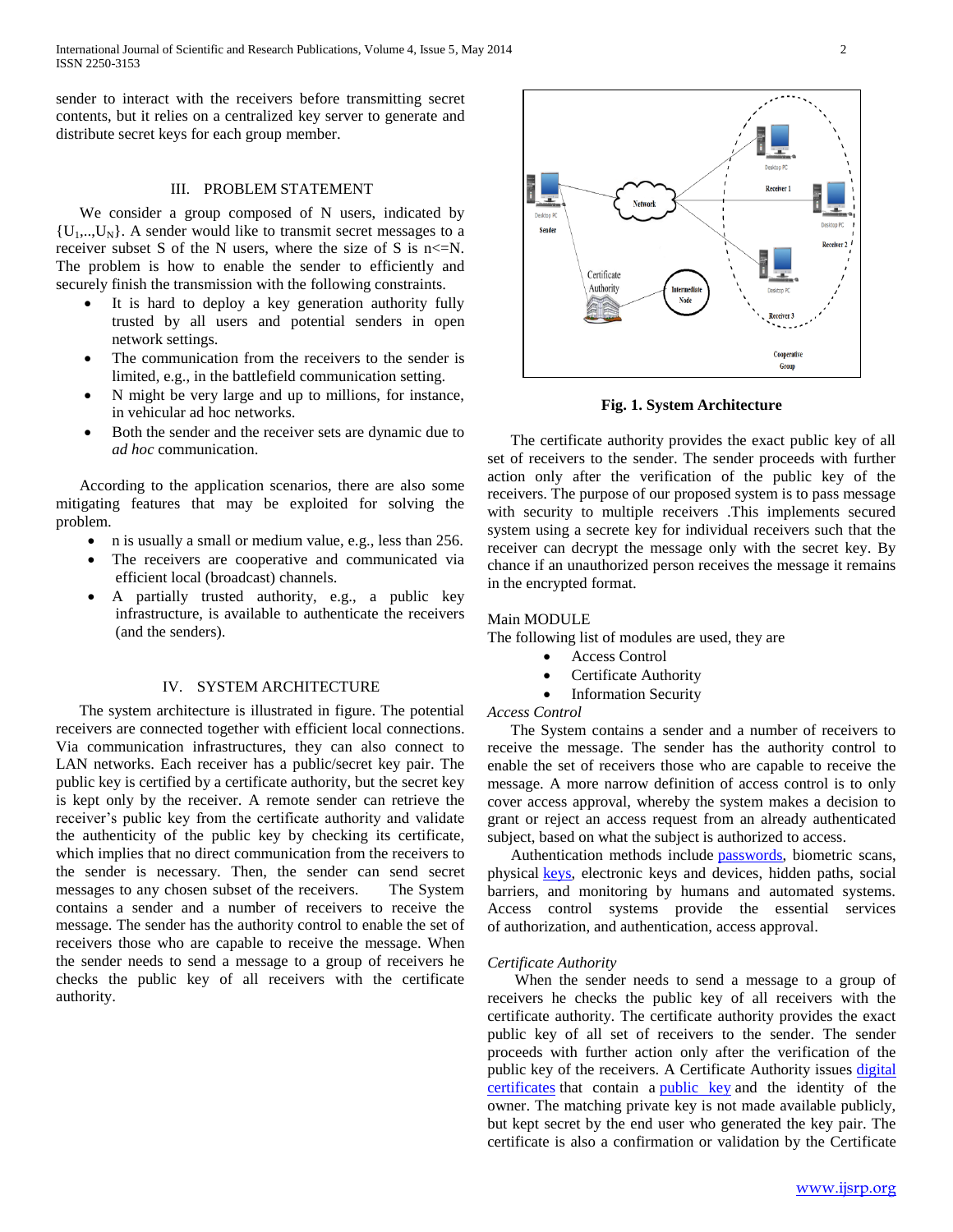Authority that the public key contained in the certificate belongs to the person, organization, server or other entity noted in the certificate. A Certificate Authority's obligation in such schemes is to verify an applicant's credentials, so that users and relying parties can trust the information in the Certificate Authority's certificates. Certificate Authority's use a variety of standards and tests to do so. In essence, the certificate authority is responsible for saying yes, this person is who they say they are, and we, the Certificate Authority, certify that. If the user trusts the Certificate Authority and can verify the Certificate Authority's signature, then he can also assume that a certain public key does indeed belong to whoever is identified in the certificate.

## *Information Security*

 This implements secured system using a secrete key for individual receivers such that the receiver can decrypt the message only with the secret key. By chance if an unauthorized person receives the message it remains in the encrypted format. Two major aspects of information security are:

 *IT security:* Sometimes referred to as [computer security,](http://en.wikipedia.org/wiki/Computer_security)  Information Technology Security is information security applied to technology. It is worthwhile to note that a [computer](http://en.wikipedia.org/wiki/Computer) does not necessarily mean a home desktop. A [computer](http://en.wikipedia.org/wiki/Computer) is any device with a **[processor](http://en.wikipedia.org/wiki/Central_processing_unit)** and some memory (even a calculator). IT security specialists are almost always found in any major enterprise/establishment due to the nature and value of the data within larger businesses. They are responsible for keeping all of the [technology](http://en.wikipedia.org/wiki/Technology) within the company secure from malicious cyber attacks that often attempt to breach into critical private information or gain control of the internal systems.

*Information assurance:* The act of ensuring that data is not lost when critical issues arise. These issues include but are not limited to: natural disasters, computer/server malfunction, physical theft, or any other instance where [data](http://en.wikipedia.org/wiki/Data) has the potential of being lost. Since most information is stored on [computers](http://en.wikipedia.org/wiki/Computers) in our modern era, information assurance is typically dealt with by IT security specialists. One of the most common methods of providing information assurance is to have an off-site backup of the data in case one of the mentioned issues arise.

## V. KEY MANAGEMENT

 The Key management two type of the management each receiver has a public/secret key pair. The public key is certified by a certificate authority, but the secret key is kept only by the receiver. A remote sender can retrieve the receiver's public key from the certificate authority and validate the authenticity of the public key by checking its certificate, which implies that no direct communication from the receivers to the sender is necessary. Then, the sender can send secret messages to any chosen subset of the receivers. the new key management paradigm ostensibly requires a sender to know the keys of the receivers, which may need communications from the receivers to the sender as in traditional group key agreement protocols. On the contrary, in our key management paradigm, the sender only needs to obtain the receivers' public keys from a third party, and no direct communication from the receivers to the sender is required, which is implementable with exactly the existing PKIs in open networks. A sender does not need to frequently contact

the third party or keep a large number of keys since a sender usually communicates to a relatively fixed group in practice. For instance, a department manager usually communicates with her subordinates, superiors, and other department managers, but rarely needs to send secret messages to all staff members.

## VI. SYSTEM IMPLEMENTATION

 The core of key management is to securely distribute a session key to the intended receivers, it is sufficient to define the system as a session key encapsulation mechanism. Then, the sender can simultaneously encrypt any message under the session key, and only the intended receivers can decrypt. Specifically, our key management system consists of the following (probabilistic) polynomial-time algorithms.

 *Key Generation:* This key generation algorithm is run by each user U<sub>i</sub> to generate her public/private key pair. A user takes as input the system parameters n, N and her index i, and outputs  $(pk_i, sk_i)$  as her public/secret key pair. Denote by  $\{(pk_i, sk_i), (p_i, sk_i)\}$  $u_1...u_N$ }. Actually, n,N are polynomials. We assume that each user's public key is certified by a publicly accessible certificate authority so that anyone can retrieve the public keys and verify their authenticity. This is plausible as public key infrastructures have been a standard component in many systems supporting security services. The key generation and the registration to the certificate authority can be done offline before the online message transmission by the sender.

*Encryption:* It is run by any sender who may or may not be in  $(u_1...u_N)$ , provided that the sender knows the public keys of the potential receivers. It takes as input a recipient set S and the public key  $pk_i$  for  $U_i$ . If S=n, it outputs a pair (Hdr,k), where Hdr is called the header and k is the message encryption key. (S,Hdr) is sent to the receivers. This algorithm incorporates the functionality of the encryption procedure in traditional broadcast encryption systems.

 *Decryption:* This algorithm is jointly run by the intended receivers to extract the secret session key hidden in the header. Each receiver  $U_i$  privately inputs her secret key sk<sub>i</sub>. The common inputs are the header Hdr and the public keys of receivers in the recipient set S. If S=n, each receiver in S outputs the same session key k. This procedure incorporates a traditional group key agreement protocol. It exploits the cooperation of the receivers with efficient local connections.

 We next justify the assumptions on trusted authorities and limited communication from the receivers to the sender in our key management paradigm. At a first look, the new paradigm seems to require a trusted third party as its counterpart in traditional broadcast encryption systems. A closer look shows there is a difference. In a traditional broadcast encryption system, the third party has to be *fully* trusted, that is, the third party knows the secret keys of all group members and can read any transmission to any subgroup of the members. This kind of fully trusted third party is hard to implement in open networks. In contrast, the third party in our key management model is only *partially* trusted. In other words, the third party only knows and certifies the public key of each member. This kind of partially trusted third party has been implemented and is known as public key infrastructure (PKI) in open networks. Second, the new key management paradigm ostensibly requires a sender to know the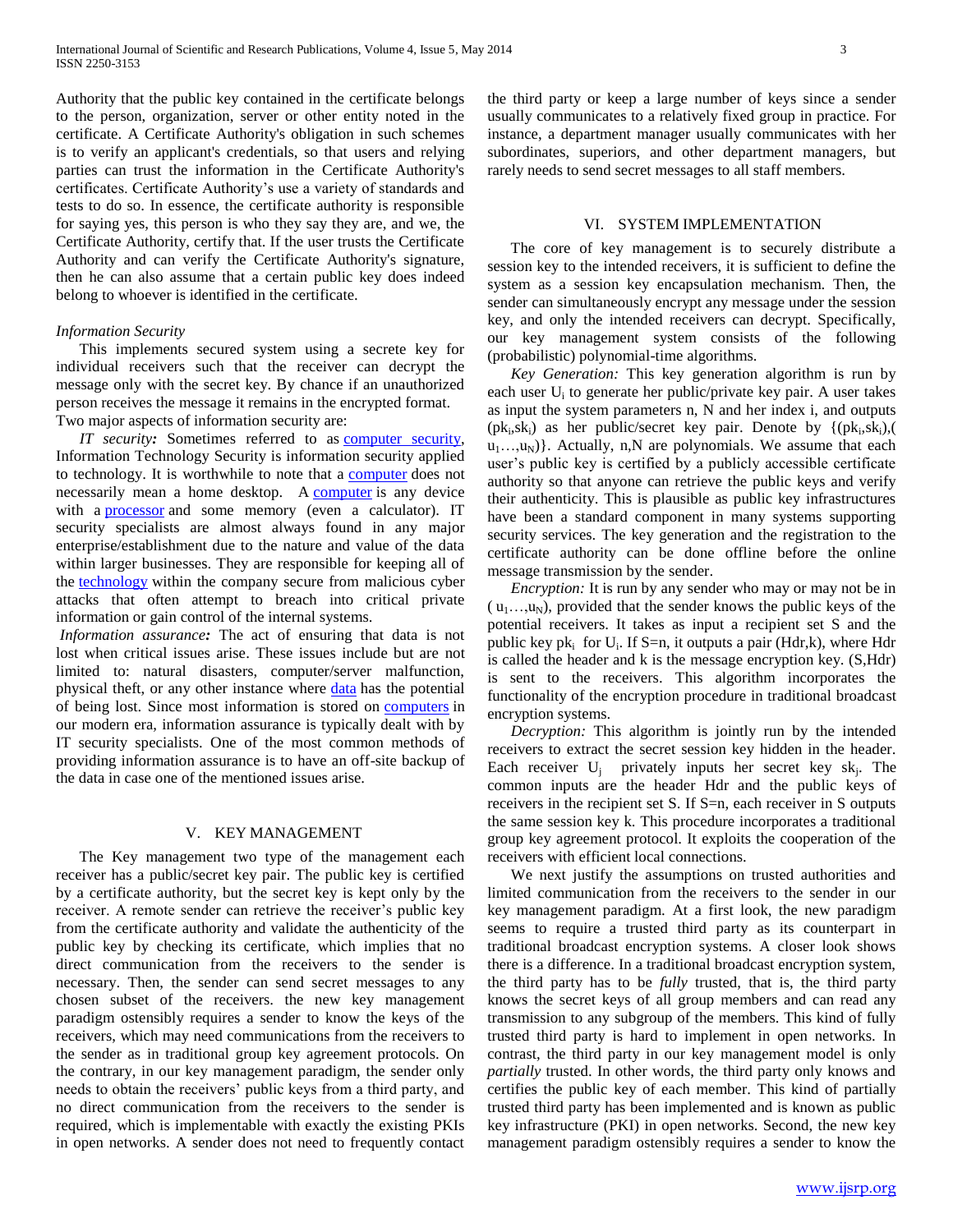keys of the receivers, which may need communications from the receivers to the sender as in traditional group key agreement protocols. However, some subtleties must be pointed out here. In traditional group key agreement protocols, the sender has to simultaneously stay online with the receivers and direct communications from the receivers to the sender are needed. This is difficult for a remote sender. On the contrary, in our key management paradigm, the sender only needs to obtain the receivers' public keys from a third party, and no direct communication from the receivers to the sender is required, which is implementable with exactly the existing PKIs in open networks. Hence, this is feasible for a remote sender. From the definition, only the sender and the intended receivers are involved in the and procedures. Hence, the complexity of the system does not depend on the size of the full group, but on the size of the receiver subset. The same analysis applies to the dynamics of the sender and the receivers. This implies that our approach is particularly efficient in the case when the full group is very large but the actual receiver set is small. Indeed, our protocol enjoys almost constant complexity when coping with the change of the sender or the receivers. This is especially attractive for mobile networks

## VII. SECURITY ANALYSIS

 When focusing on the confidentiality of the session key transmitted by the sender, we implicitly assume that the public keys of users are authentic, that is, we assume that they have been previously authenticated. We start by defining the correctness of our system as the property that any user in the receiver set can decrypt a valid header. A formal definition follows.

#### *Correctness*

 Key encapsulation mechanism (KEM) sends a (short) secret session key to the intended receivers and, simultaneously, (long) messages can be encrypted under the session key using a secure symmetric encryption algorithm. Formally, secrecy is defined by means of the following game between an attacker and a challenger. Both and are given as input, where are polynomials in the security parameter.

*Setup:* The challenger runs to obtain the users' public keys. The challenger gives the public keys and public system parameters to the attacker.

## *Corruption:* Attacker adaptively issues private key queries.

*Challenge*: At some point, the attacker specifies a challenge set, satisfying the private key of any user queried in the corruption step.

 *Observation:* After receiving the challenge header, the attacker can access the public transcripts from users in during the decryption interactions.

*Guess:* Attacker outputs a guess bit for wins.

## *Secrecy*

 We say that a group key agreement-based broadcast encryption scheme is collusion-resistant against adaptive attacks if for any polynomial-time attacker.

## VIII. OTHER ISSUES

 A sender to exclude a group member by deleting the public key of the member from the public key chain or, similarly, to enroll a user as a new member by inserting that user's public key into the proper position of the public key chain of the receivers. After the deletion/addition of certain member, a new logical public-key ring naturally forms.

## *Member Organization*

 Many key management schemes organize the users in a treebased structure. However, for our scheme, it is preferable to organize them in a chain and then use the sender to close the chain to form a logical ring. The chain can be formed by ordering the users lexicographically by the least important bits of their unique public keys, and then a ring is formed by closing the chain with the sender as illustrated in Fig. 2, where the public keys of the receivers and the temporary public key of the sender appear as the corresponding nodes in the ring, respectively. Compared to the tree-based structure, the above structure allows better performance for receiver and sender changes. Without loss of generality, we generate sorted chain. In this way, if the sender changes, only receivers and need to communicate with other receivers during the decryption procedure if the receiver set does not change (functionally, this is equivalent to updating the group decryption key of the receivers, so that the previous sender cannot read the message transmitted by the current sender. This is very desirable if the sender may change frequently while the local cooperative group is relatively static.

## *B. Member Deletion/Addition and Group Partition/Merging*

 In existing group key agreement-based key management protocols, to exclude a group member or enroll a new member, multiple rounds of communication among the members are required *before* the sender can securely broadcast to the new receiver set. In our scheme, it is almost free of cost for a sender to exclude a group member by deleting the public key of the member from the public key chain or, similarly, to enroll a user as a new member by inserting that user's public key into the proper position of the public key chain of the receivers. After the deletion/addition of certain member, a new logical public-key ring naturally forms. Hence, a trivial way to enable this change is to run the protocol independently with the new key ring.

*a. Member Deletion:* Fig. 3 shows the deletion of member from the receiver group. Then, the sender and the remaining receivers need to apply this change to their subsequent encryption and decryption procedures.

*Encryption:* The sender runs this algorithm as follows.

1) Randomly select sender and compute key.

In this step, the sender indexed by reinserts herself into the ring and connects to receivers. Hence, the operation is the same as that of the basic protocol, but the sender has to choose new random values.

 2) Compute the new public group encryption key. Since member is deleted, receiver then plays the role of the deleted receiver and connects to receiver.

The following three steps are to compute the session key and the header.

3) Compute S